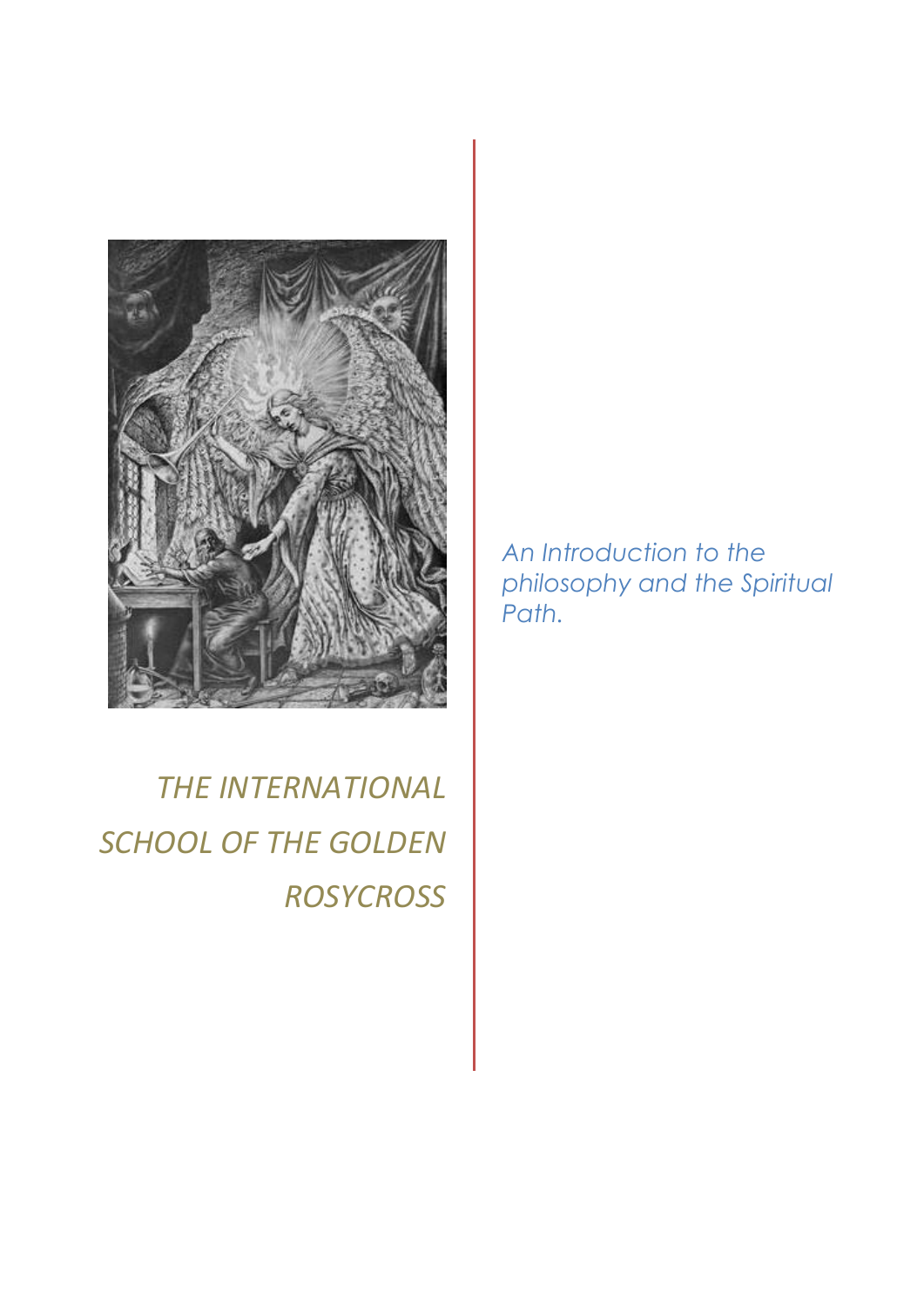

Table of Contents

- PART 1 *The quest for the meaning of life:* The dual nature of the human being; The two orders of existence; A bridge from time to eternity.
- PART 2 *The heart of religion* The universal path.
- PART 3 *The two nature orders* The world of 'dialectics'; The original divine nature order.
- PART 4 *The human being as a microcosm* The microcosmic firmament; The subtle bodies; The divine seed;
- PART 5 *Being filled with the Holy Spirit*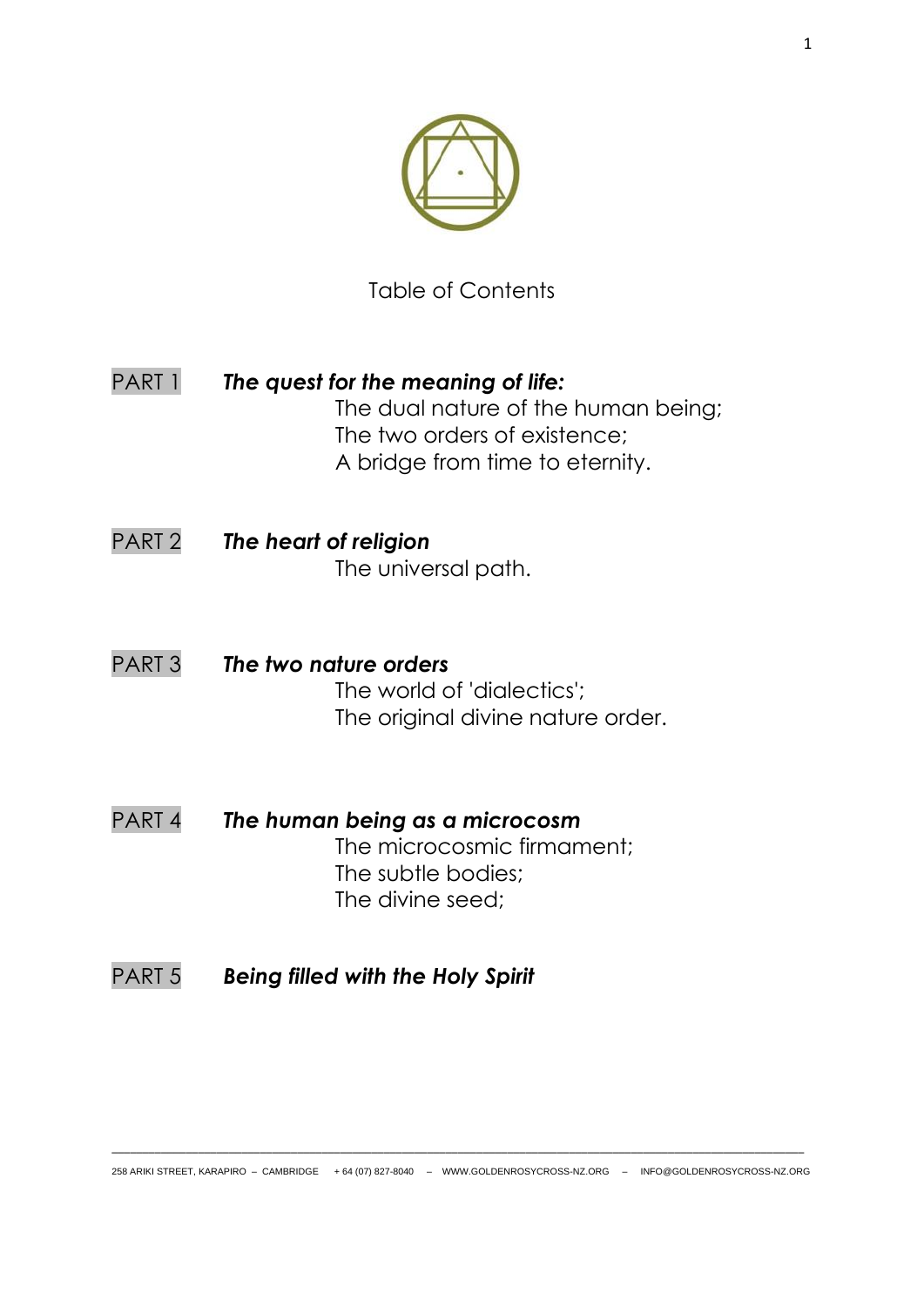# **The quest for the meaning of life.**



*Why do human beings exist? What is the real purpose of human life?* 

Perhaps, you are no longer satisfied by the conventional answers to those questions!

You feel driven by a very deep-seated inner urge to find an inexpressible 'something' that can lead you to a deeper understanding of life as a whole!

Sometimes you feel the need to find out who you really are, and understand those external and internal factors that make you think, act and react the way you do, and make your life

be the way it is! Or you may want to become a more loving human being;

Or you want to find inner peace, and lasting happiness. Or perhaps you can't quite put a name to what you are looking for, but you know it's something, and you have to find it!

In fact, the urge to find that 'something' is quite powerful in you, powerful enough to drive you out of the ordinary acceptance of lifestyle, and go onto a quest that may have already led you through libraries, courses, workshops, discussion groups and all kinds of experiences.

Sometimes you feel as though you're getting near to your goal, but then, just when it looks as though it's almost within your reach, it slips out of your hands again. So you keep going. You keep trying. You keep seeking.

One of your questions may be: 'What is happening at this moment?'

The state of the world and humanity presents an image that is far from reassuring. Your observations allow you to see that humanity has reached a very concerning point in its lifestyle. So, what perspectives are actually presented to humankind?

If you are involved in this quest, you may find that the teachings of the Golden Rosycross can be a perspective for you.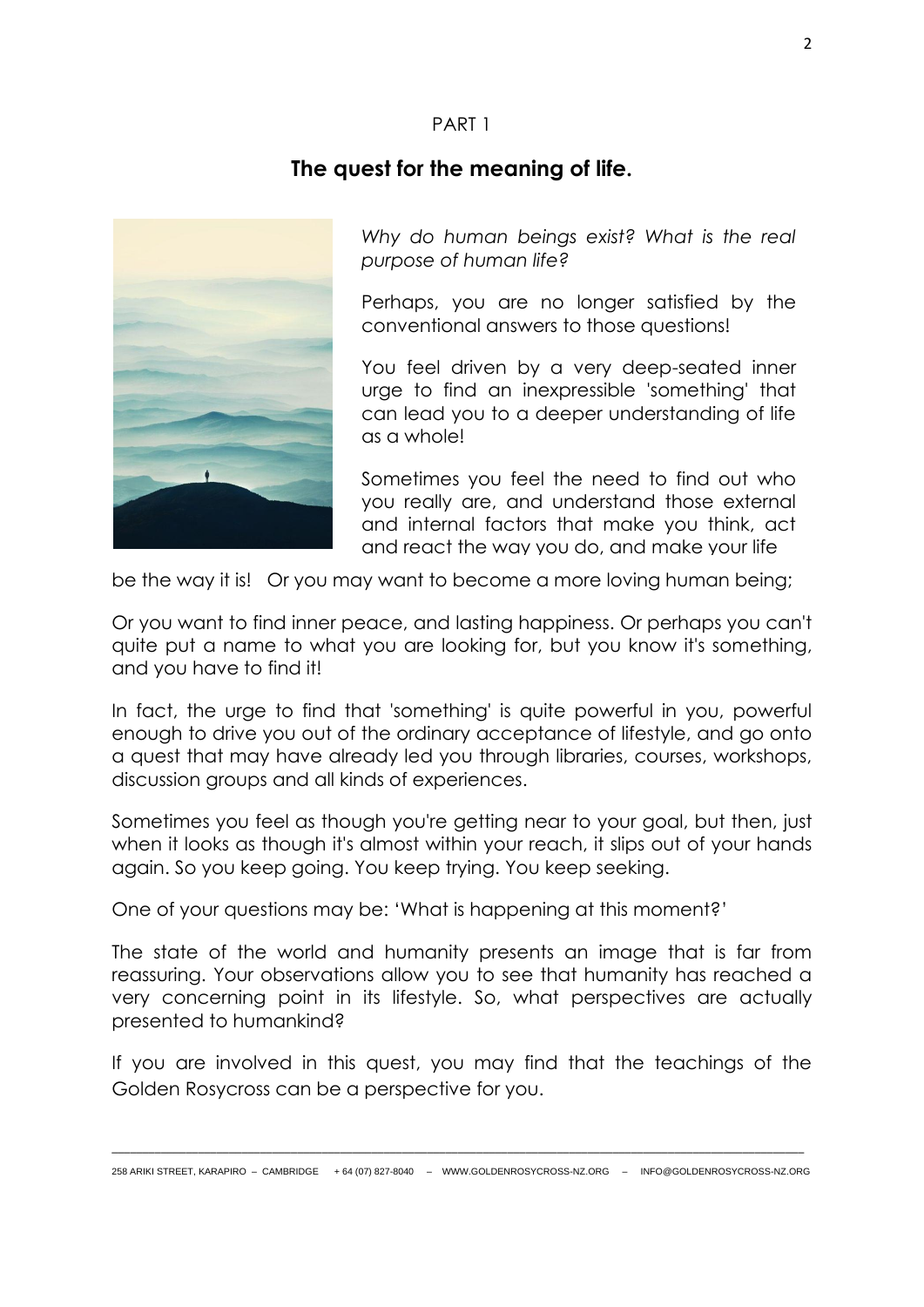It is exactly in this situation of general helplessness that a new possibility comes up to all seekers in the world. The Golden Rosycross aims to guide you through the awareness and the understanding of that spark of light that you already feel strong within you.

When this inner source of wisdom is awakened within you, and you learn to listen to it, and follow it, the path to liberation will be opened wide. In this way, the Inner Being is awakened, and you can experience a fundamental change in your life.

# *The dual nature of the human being*



Our urge to seek, our yearning for understanding and finding the absolute truth is the beginning of a spiritual development. It's a long journey, but those who devote themselves to real spiritual development soon experience that in practice almost everything is different than they had experienced before.

In order to understand that deeply we must become aware that we are twofold beings affected by two different states of consciousness: the Ipersonality and the Inner Being. Both play a fundamental role in our relationship with everyone and everything that surrounds us. On this basis we strive to give expression to our inner being in daily life. The journey may be long, but everyone must begin at some point to walk this path.

When the seeker walks the path of the soul, situated between the Ipersonality and the Inner Being, he or she will at some point arrive at a border. What lies beyond that border? What do those opportunities seen contribute to finding the truth?

Beyond that border two paths diverge: the outer path which we have been following for so long in a life full of obstacles, hardness and doubts; and the Inner path. If the human being has already experienced a deep quest for the meaning of life, he or she will actually give shape to the Inner Being. On that path, the seeker can learn step by step how he or she can best fulfill the mission and give way to the other-one-within. However, In order to properly understand the path we should keep in mind that humans are a dual creature, a twofold being that has a mortal body and an immortal soul.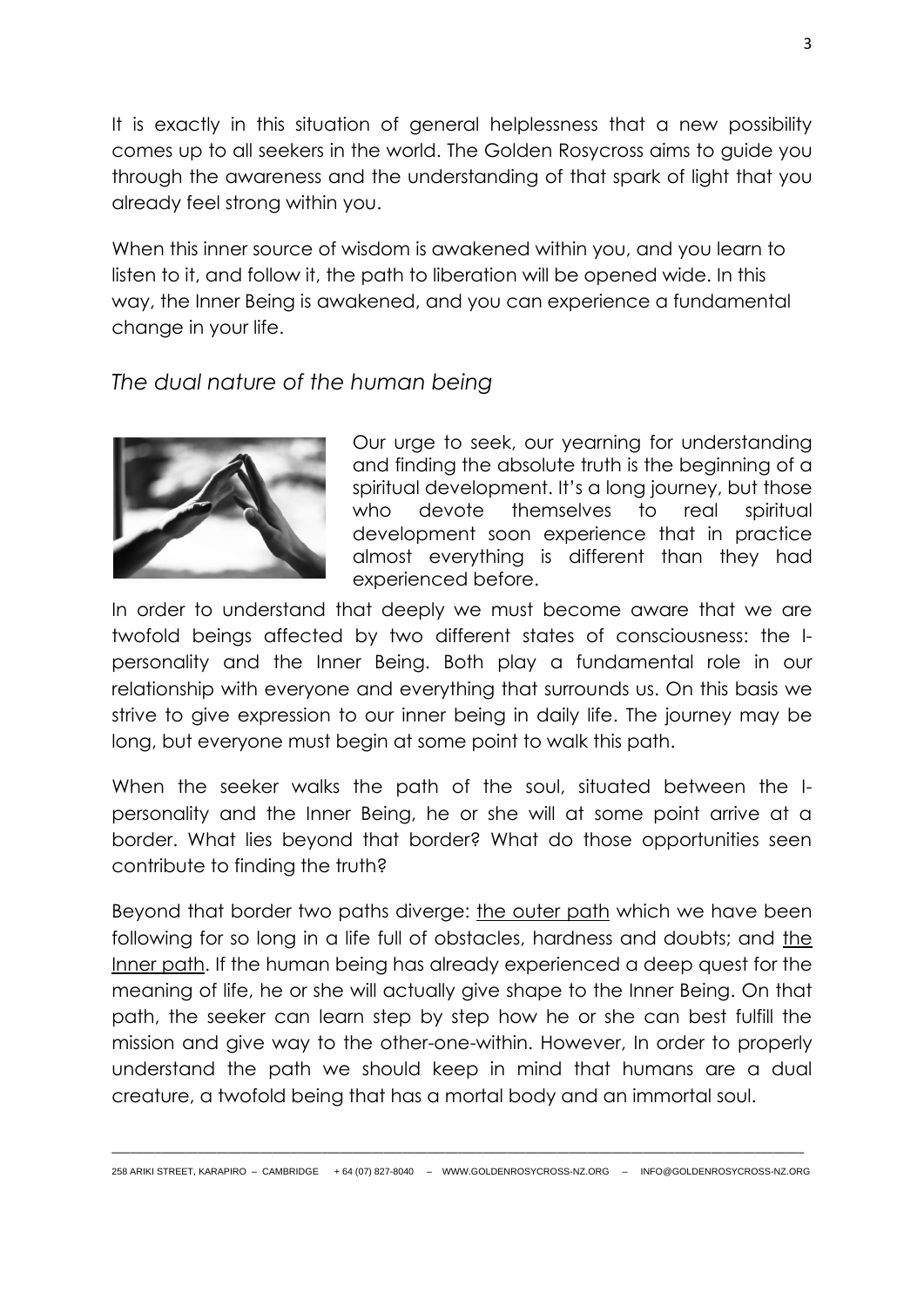## *The two orders of existence*



The I-personality is a human being entirely made out of this nature order where we all live. We are completely subjected and affected by the laws of Time and Space.

This nature order of existence is manifested by two opposing forces: life and death, liaht and dark, good and evil, love and hate, etc.

That is the reason why nothing in this world is absolute and lasting! Everything will be naturally replaced by its opposing force and vice-versa, in a life cycle, in a specific time and space.

The Inner Being within us, still dormant, on the other hand, is the only principle of eternity latent within us. It is subjected and affected by the laws of eternity: the other order of existence. That's another reason why, we humans will never reach the Absolute if we try to do so through the actions of our Ipersonality. The I-consciousness is not able to understand the Absolute order of existence by itself. It needs to follow a path and give way gradually to the Inner Being, who will guide us to the truth, through a daily life practical experience, awareness and real insight.

## *A bridge from time to eternity*

The human consciousness is therefore connected with both orders of existence. One part is connected with the I-personality and covers the entire spectrum of human perceptions, passions, thoughts and different behaviors, from the highest down to the lowest.

The other part is related to our 'True Self'. This Inner Being is invisible and does not manifest itself as powerfully as the 'I', but it permeates our life like a fragmented perception that one could start seeking for something further than what is seen in natural life.

As a Gnostic school, the International School of the Golden Rosycross helps and supports its pupils and seekers, as a bridge, throughout finding and giving way to the Inner Being within them.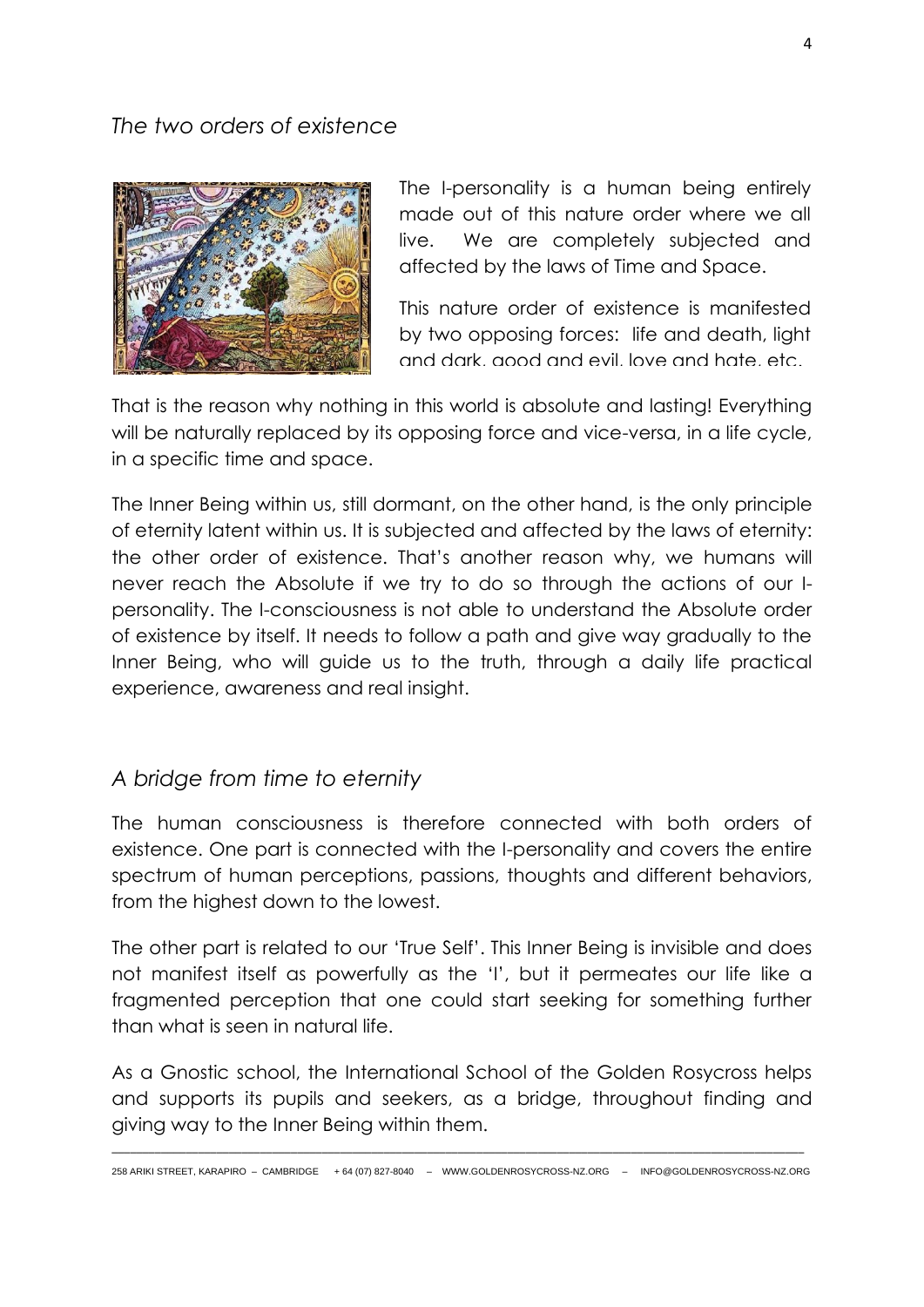# **The heart of religion**



The philosophy and practice of the Golden Rosycross are not new. Seekers have always existed since the dawn of humans and they have found and developed fundamental methods of restoring the original Inner Being to life.

This can be traced back at the heart of all the world's original and ancient religions. Their messages are 'hidden' behind words and writings, which only those who have initiated the Spiritual path can understand. However, the Ipersonality will misunderstand and misinterpret those eternal teachings. In this way, all those fundamental messages regarding the spiritual path have been distorted, and the original truth has been gradually forgotten along hundreds of thousand years.

## *The universal path*

In the original and ancient science, religions and philosophy it's asserted that: *in the beginning, human beings had a perfect connection with their origin, with the Absolute, with God.* However – for some reason we can explain later – this connection has been lost and humans have become twofold creatures and began living in a world apart from the truth, apart from the Original, apart from the Universal Creation. Thus, the Inner Being, the only witness of the Original life, has become dormant within us.

The original teachings describe a path of return to that Light-World, a method of restoring our connection with the Original. Hence the word 'religion', which stems from the Latin '*religare*', and means 'to reconnect'. Today's human being, even with their I-personalized rational and individualized consciousness, can also experience a transforming life. It depends on how strong and willing he or she can be to cross the 'inner sea' and find the entrance to the 'inner passage' towards a new life witnessed by a new state of consciousness. How does it happen? the true, original Self can grow, while the I-personality can be purified into stillness, and life can be still lived normally, but with a wider view and a deeper true meaning and understanding.

\_\_\_\_\_\_\_\_\_\_\_\_\_\_\_\_\_\_\_\_\_\_\_\_\_\_\_\_\_\_\_\_\_\_\_\_\_\_\_\_\_\_\_\_\_\_\_\_\_\_\_\_\_\_\_\_\_\_\_\_\_\_\_\_\_\_\_\_\_\_\_\_\_\_\_\_\_\_\_\_\_\_\_\_\_\_\_\_\_\_\_\_\_\_\_\_\_\_\_\_\_\_\_\_\_\_\_\_\_\_\_\_ 258 ARIKI STREET, KARAPIRO – CAMBRIDGE + 64 (07) 827-8040 – WWW.GOLDENROSYCROSS-NZ.ORG – INFO@GOLDENROSYCROSS-NZ.ORG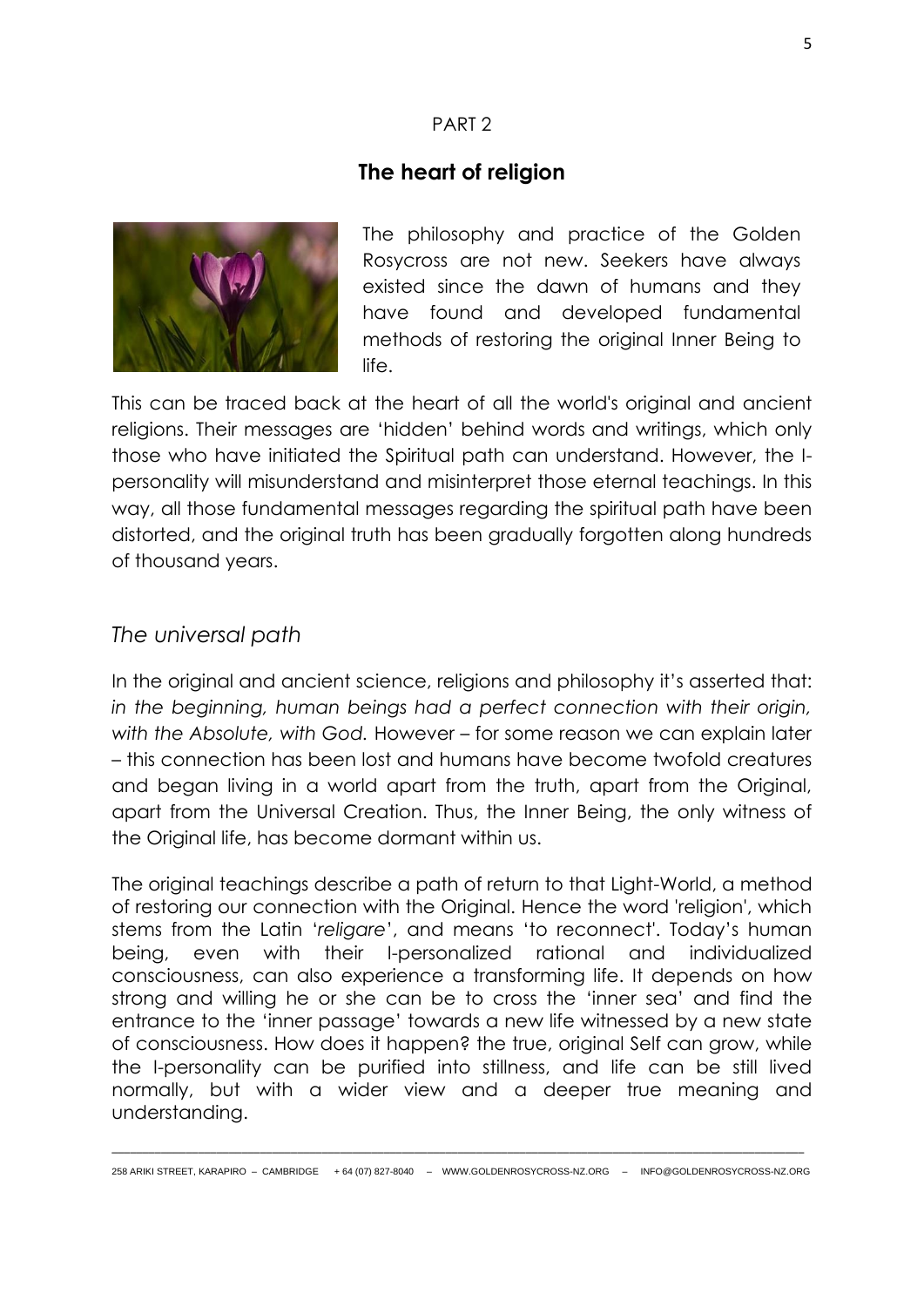# **The Two Nature Orders**



Now that we have given you a brief description of some of the basic ideas and practice of the Rosicrucian philosophy, we would like to approach some of them in more details. The first one is the concept of the Two Orders of Existence, or to say:

two distinct systems of laws and conditions, in which we are affected by.

## *The world of 'dialectics'*

The evidence of our senses tells us that everything which comes into existence in the world will someday turn into its opposite. This constant interchanging of opposites is the fundamental essence of our world. In our yearning for absolute values this may be the very first and powerful observation that we overlook as an inevitable fact! Also, the fact that everything that comes into existence will transform and transition into inexistence someday. It's a transitory life, never absolute!

We are transitory human beings of an ever-changing world. So, how come that, in spite of the inevitable two-fold life, we still yearn for a perfect life? Have you ever wondered how is it possible that, before all those facts, some human beings can still seek for absolute values?

How does the idea of the absolute, even enter our head?

Where does it come from? Along with those questions, come the fundamental ones: *Who am I? What am I? Where do I come from? How did I grow into me? Why my life is life this?*

The concept of the 'Two Nature Orders' offers an answer to those questions. The Golden Rosycross often refers to the nature order in which we live as the world of 'dialectics.' We use the word 'dialectics' because the world we live is characterized by constantly interchanging opposites.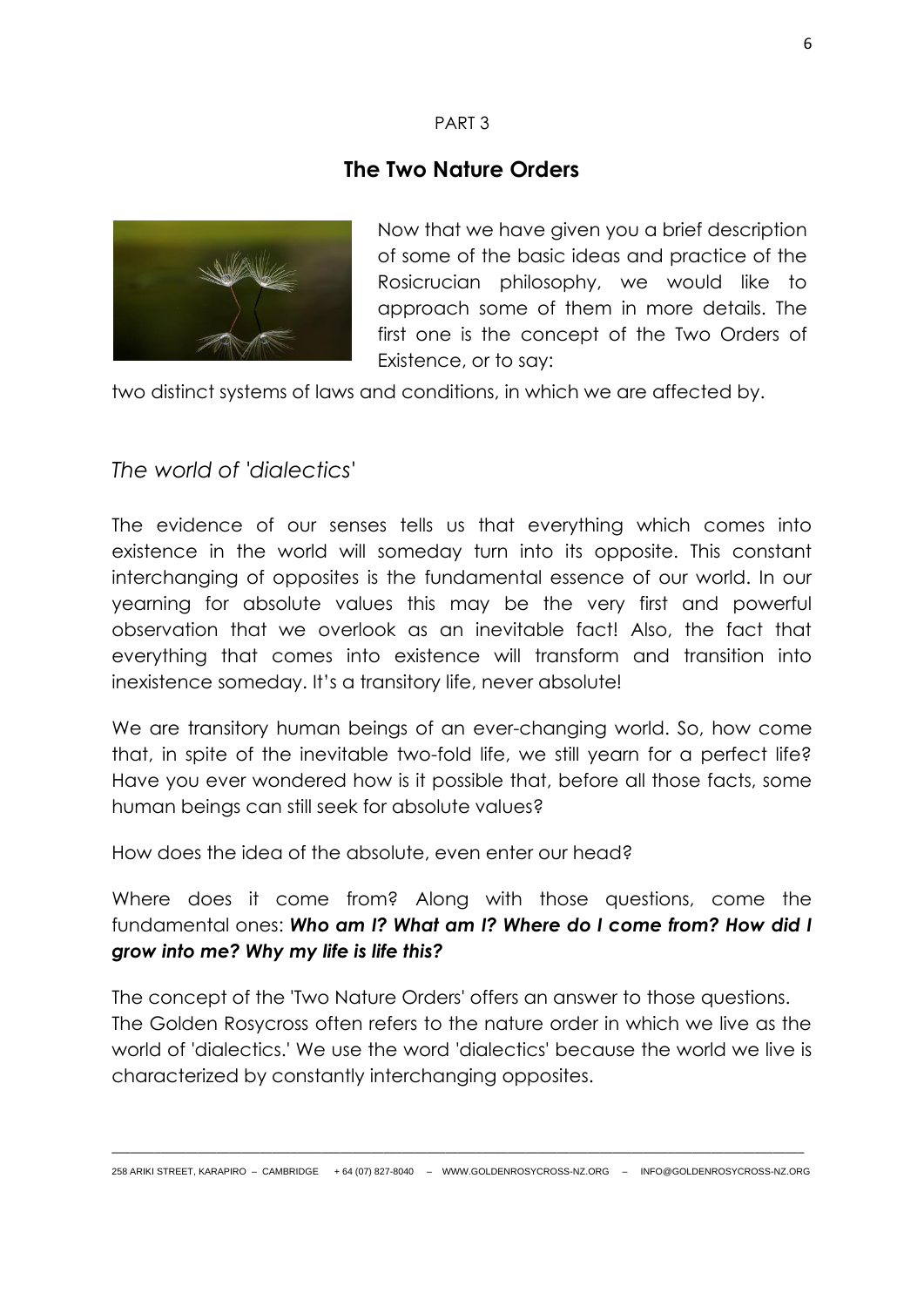This 'dialectical world' includes not only the material, visible world we see around us, but also the invisible realms, and even the realms and spheres that lies in the opposite, in the after-death.

### *The original, divine nature order*

Apart from the 'dialectical world,' but occupying the same space, is another, quite different nature order. This second nature order is characterized by the Absolute. The Golden Rosycross often refers to this second nature order as the 'Immovable Realm'. Duality and the interchanging of opposites, conflicts between good and evil, love and hate, light and dark do not exist in there.

There is only the Eternal.

That Nature Order is only perceivable through the Inner Being, who belongs there and which we bear with us as a dormant spark of light.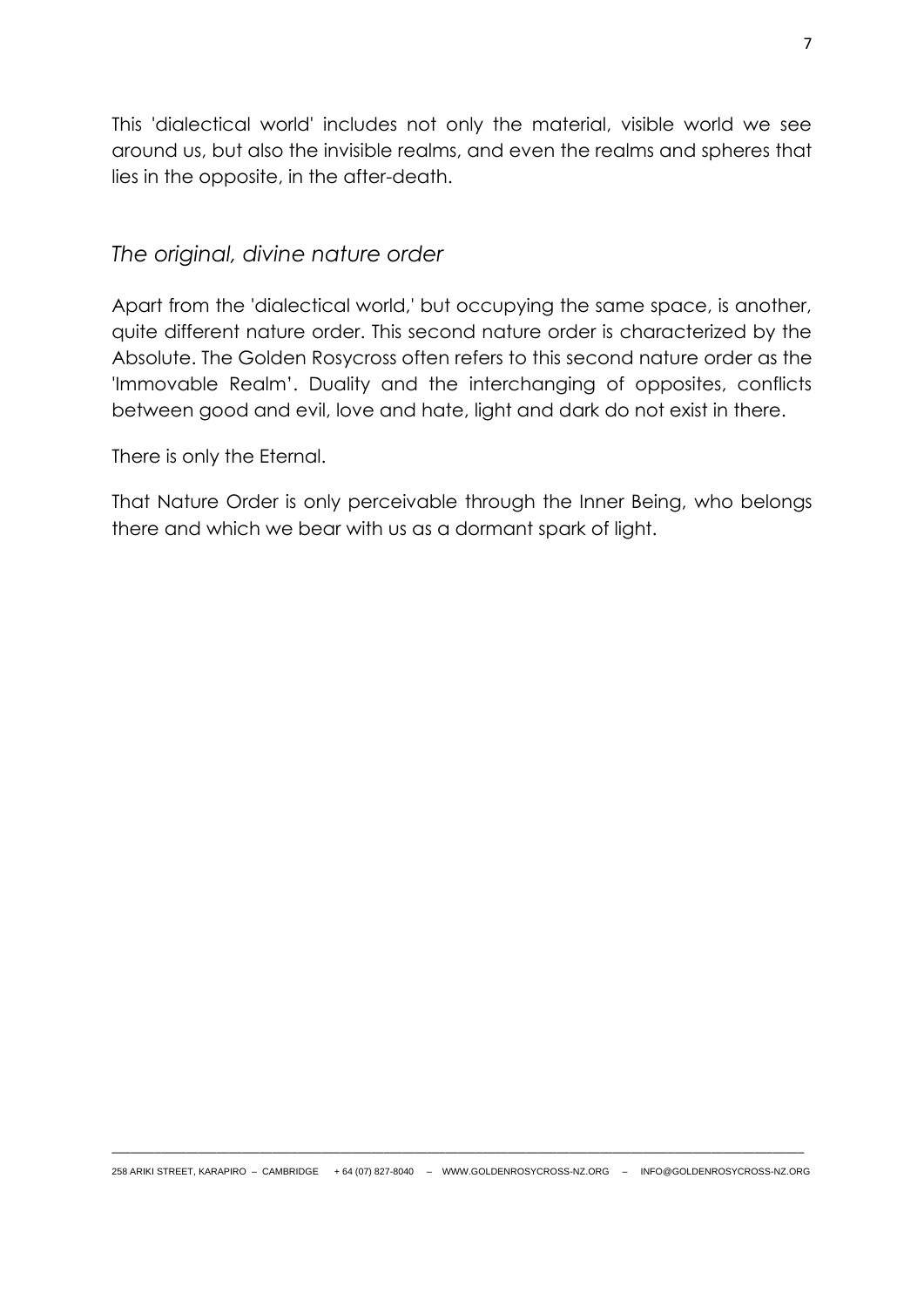

# **The human being as a microcosm**

In this section we would like to give you a brief description of the human system of vehicles as they are understood by the Rosicrucian.

You will then be able to see more clearly the role played by the Eternal Spark of Light in our physical and spiritual body system.

The human being is seen as much more than just a physical body. In reality, the human being is a 'microcosm,' or cosmos in miniature.

# *The microcosmic firmament*

The outermost layer of the human microcosm, surrounding us consists of a magnetic field known by 'lipika.' The lipika can be understood, as the 'sky' of our own microcosm. It is characterized by many magnetic points like stars.

Those magnetic points act as filters. They attract energies which resonate with the person's state of consciousness and soul. In most humans, those magnetic points are attuned only with the dialectical order of existence. Hence, two-folded human state of consciousness will build his or her personality in accordance with what their magnetic field will attract.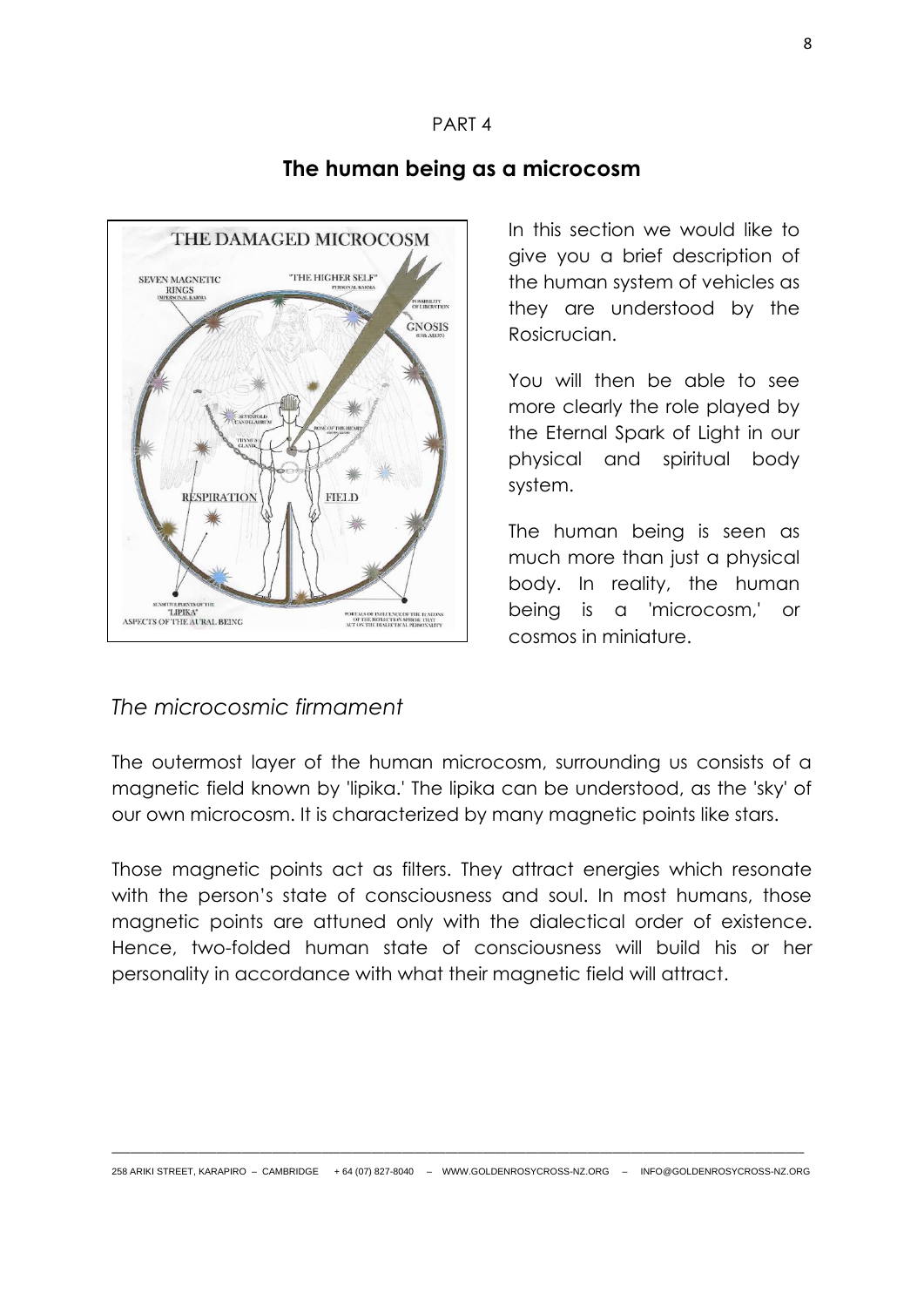## *The subtle bodies*

All Humans have four bodies, each of different grades of subtlety, all interpenetrating each other. They are the:

- Physical;
- Etherical;
- Astral;
- Mental.

The three last ones are invisible to most humans, but they are of fundamental importance, as they give life and motion to the Physical body.

The Etherical or vital body guides and controls the process of life in the material body.

Interpenetrating the etherical and the physical bodies lies the Astral body, where our desires and emotions, and our feelings of attraction and rejection are manifested and radiated outwards.

The Mental body is concentrated mainly around the head and is involved in attracting and radiating all the forces concerned with our thinking and intellectual processes.

*The divine seed* 

And now there is one last aspect of the microcosm that we would like to approach – 'The Rose of the Heart', or the Spirit-Spark of Light.

The Rose of the Heart is situated right at the center of the microcosm at a point which coincides with the top of the right heart ventricle.

It is not affected by any of the forces coming from the dialectical nature order.

It is like a seed, which contains the creative information of a whole divine element.